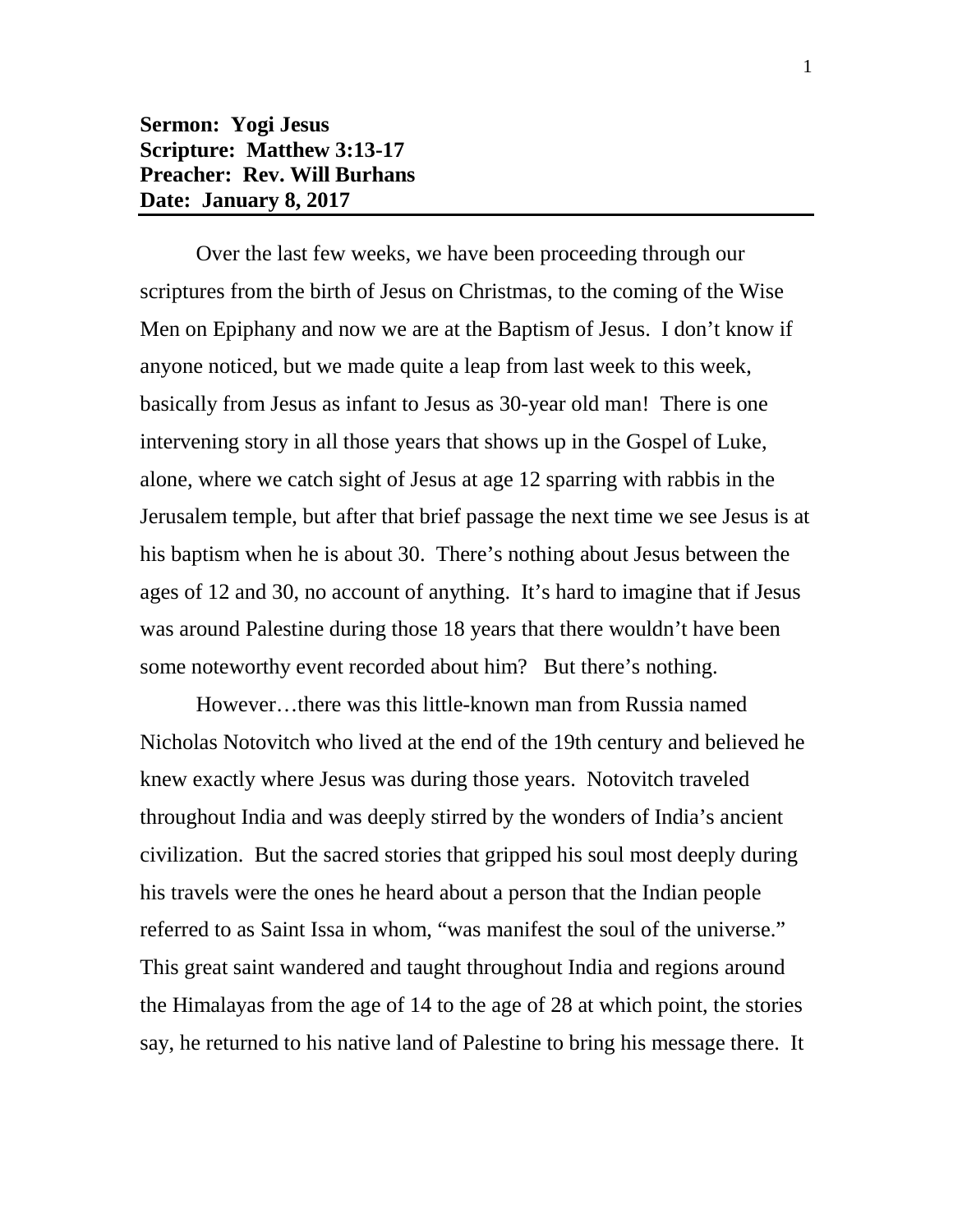was there, that Saint Issa was treated vilely, condemned, and put to death by his own people.

It wasn't a big leap for Nicholas to decide that Saint Issa was none other than Jesus of Nazareth and that here lay the answer to the riddle of Jesus' lost years. After hearing these stories by word of mouth for many years, Nicolas in the 1880's learned that there were ancient manuscripts in a Tibetan monastery in Ladakh that supposedly contained written accounts of Saint Issa's years sojourning through India, Nepal and Tibet. He was determined to see these manuscripts for himself so he journeyed northward through the treacherous land of Tibet to the Himis Monastery. The Buddhist monks there received him graciously but would not let him see the manuscripts. Gravely disappointed he began his return journey towards India where at some mountain pass he fell and broke his leg. Passersby picked him up and returned him to the monastery where he stayed to recover. During his recovery, after repeated requests, the monks finally agreed to let him see the sacred books and with the help of an interpreter he meticulously copied the contents of the pages that related to Jesus as they were read to him by the head monk.

Despite Nicholas' wild enthusiasm and passion for what he had uncovered, he found upon his return to Europe that Western Christendom was none too happy to embrace what he had found. He ended up publishing the notes himself in 1894 under the name of "The Unknown Life of Jesus Christ." The publication was discredited by American and European critics though confirmed by two Hindu men who on separate occasions did the same journey and came away from the monastery with the same account of Saint Issa, the young master who sojourned throughout India meeting with monks, saints and pundits and sharing his message. The ancient manuscript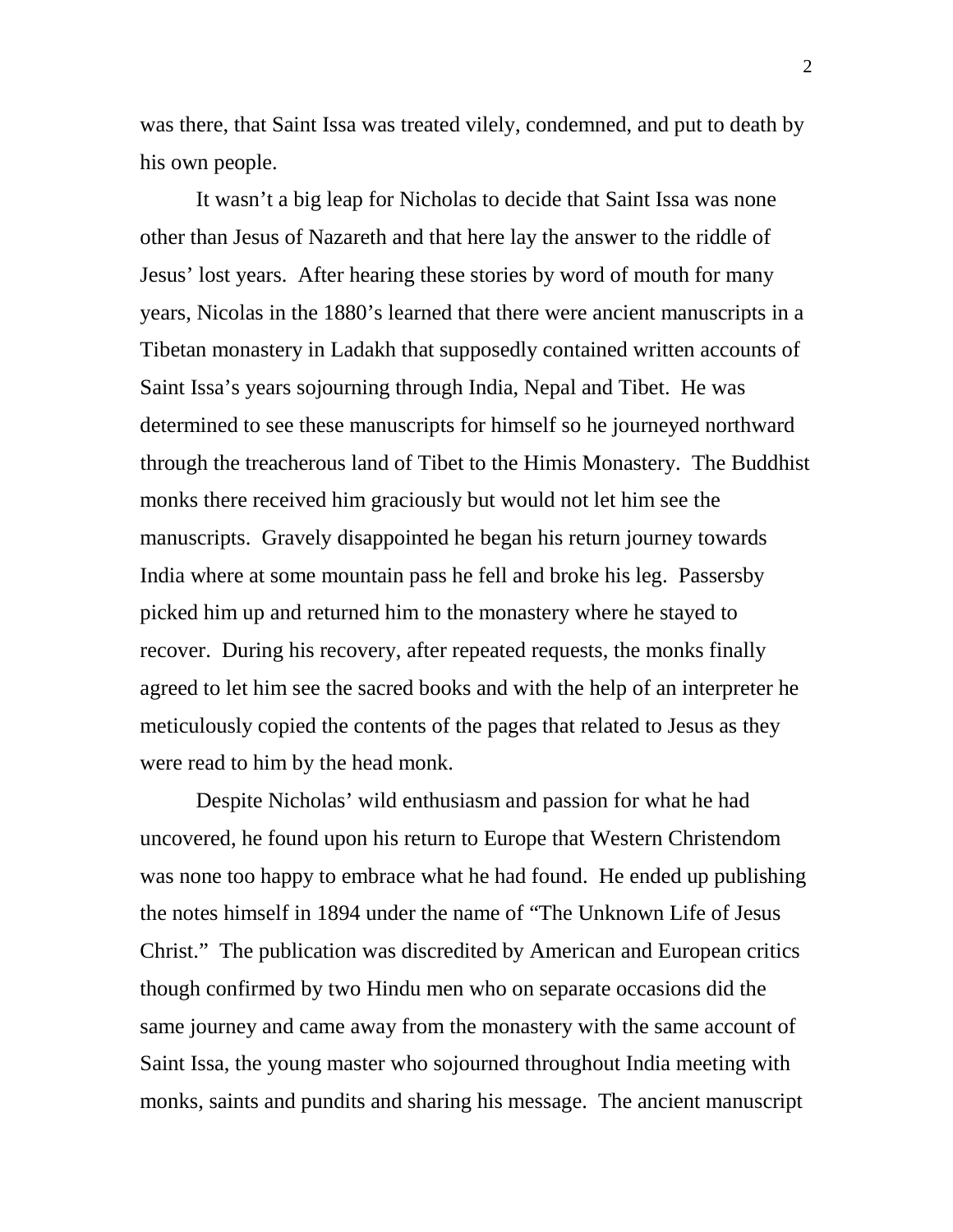that Nicholas copied suggests that Jesus became learned in all the Vedas and Shastras, the Hindu holy books, and openly denounced Hindu practices of caste bigotry and many of their priestly rituals. The manuscript says that while he was among the Buddhists, Jesus studied their sacred texts and could perfectly expound from them. It also related that at about the age of 26 or 27 he continued preaching his message abroad as he wended his way back to Israel through Persia and adjacent countries, encountering fame from the populace and animosity from the Zoroastrian and other priestly classes. p. 80-87. The connections are remarkable between this Saint Issa and Jesus Christ. Could this be why there is no account of him in Palestine during this time? Because he wasn't there.

But what does serve us to consider this particular theory that many say is bunk and some swear is the truth and more specifically how does it bring us to where we are today in considering the baptism of Jesus? Well, for one it requires that we broaden our often too limited understanding and approach to this magnificent figure of Jesus Christ. The Hindu guru Paramahansa Yogananda, writing in the first half of the  $20<sup>th</sup>$  century, wrote a large work on Jesus Christ from the Hindu perspective (called: The Second Coming of Christ, The Resurrection of the Christ Within You: a revelatory commentary on the original teachings of Jesus). His reflections arise from the assumption that Jesus had a significant connection with the people and religious traditions of India. He says of Jesus' teachings that "they were born internally from his God-realization and nurtured externally by his studies with the masters and express the universality of the Christ-consciousness that knows no boundary of race or creed...."

But more specifically, Yogananda believed that Jesus is the bridge between the East and the West. We in the West lose sight of the fact that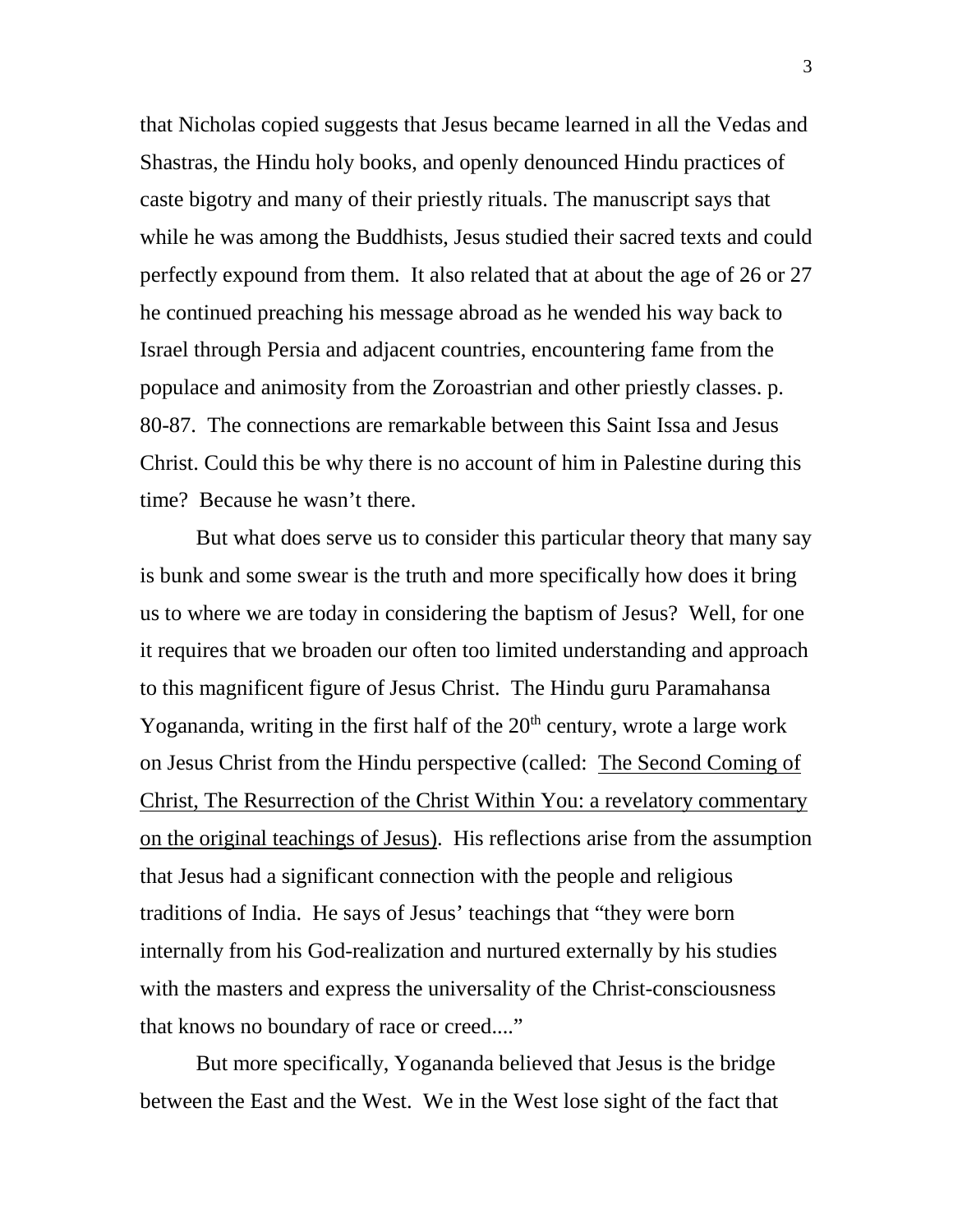Jesus was an Oriental Christ, a person from the East not an Occidental or European Christ from the West. Let me read to you in Yogananda's own words:

Like the sun which rises in the East and travels to the West spreading its rays, so Christ rose in the East and came to the West, there to be enshrined in a vast Christendom whose adherents look to him as their guru and savior. It is no happenstance that Jesus chose to be born an Oriental Christ in Palestine. This locale was the hub linking the East with Europe. He traveled to India to honor his ties with her rishis, preached his message throughout that area, and then went back to spread his teachings in Palestine, which he saw in his great wisdom as the doorway through which his spirit and words would find their way to Europe and the rest of the world. This great Christ, radiating the spiritual strength and power of the orient to the West, is a divine liaison to unite God-loving peoples of East and West.... p.89

He goes on to explain how the East and West need each other and his words in many ways explain the great popularity of practices like Yoga and Buddhist meditation in our Western countries:

The great message of Jesus Christ is living and thriving in both East and West. The West has concentrated on perfecting the physical conditions of man, and the East on developing the spiritual potentials of man. Both East and West are one-sided. Granted the East is not practical enough; but the West is too practical to be spiritually practical!... Without spiritual idealism, material practicality is the harbinger of selfishness, sin, competition, and wars. This is a lesson for the West to learn. But unless spiritual idealism is tempered with practicality, there is confusion and suffering and lack of natural progress. This is the lesson to be learned by the East….Is it not strange that, perhaps due to God's secret plan, since the East needs material development, it was invaded by Western material civilization? And since the west needs spiritual balance, it has been silently but surely 'invaded' by Hindu and Buddhist philosophy?" p.93